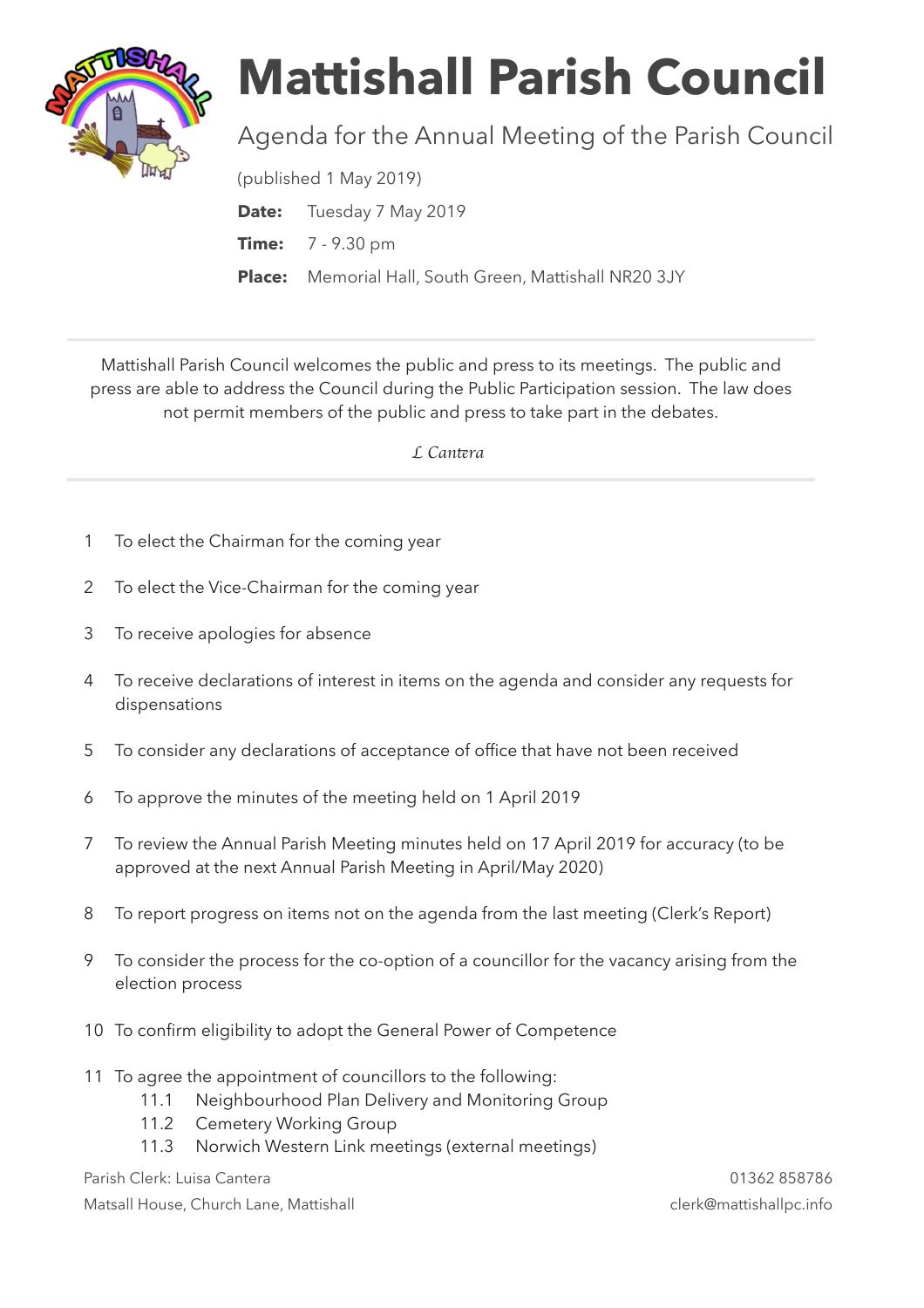- 11.4 A47 dualling meetings (external meetings)
- 11.5 Safer Neighbourhood Action Panel (SNAP) meetings (external meetings)
- 11.6 Footpath councillor contact for Mattishall
- 12 Planning matters
	- 12.1 To receive results of applications
	- 12.2 To receive report and consider recommendations from the Neighbourhood Plan delivery and monitoring group on new planning applications - see list on page 3
- 13 To receive updates from individual council members (for information only)
	- 13.1 Bank Holiday Easter event
	- 13.2 Latest SNAP meeting
	- 13.3 Norwich Western Link Road
	- 13.4 SAM2 (speed awareness messaging sign)
- 14 To receive an update from the Youth provision working group
- 15 To receive an update from The Barlow Charity
- 16 To discuss setting up a Speed Watch scheme for Mattishall
- 17 To discuss issue of footballs hitting cars at Old School Green due to children playing football
- 18 Finance
	- 18.1 To review the asset register
	- 18.2 To confirm completion of the review of effectiveness of internal controls and completion of checks for 4th quarter by Internal Audit Control Officer
	- 18.3 To appoint a councillor as Internal Audit Control Officer for the coming year
	- 18.4 To appoint/confirm bank signatories for the coming 4-year period
	- 18.5 To approve the payment of accounts list
- 19 To discuss the proposal for the base for the WWI commemorative plaque
- 20 To discuss the preparations for Norfolk Day (27 July 2019)
- 21 Correspondence
	- 21.1 Environment Agency: River maintenance and flood prevention
	- 21.2 Public Rights of Way request by member of public to update the definitive map
	- 21.3 Homes England: Consultation on community led housing
	- 21.4 George Freeman MP: Plan for bringing electricity from offshore wind farms to the National Grid
	- 21.5 Breckland Council: Local Plan extension to public consultation to 5 May 2019
	- 21.6 Norfolk Police: Newsletter for April and Speed Watch statistics
	- 21.7 Breckland Council: Notification of a Tree Preservation Order (TPO) served at Mattishall Primary School
- 22 To make comment on a TPO at Mattishall Primary School (refer to item 21.7)

Parish Clerk: Luisa Cantera 01362 858786 Matsall House, Church Lane, Mattishall clerk@mattishallpc.info